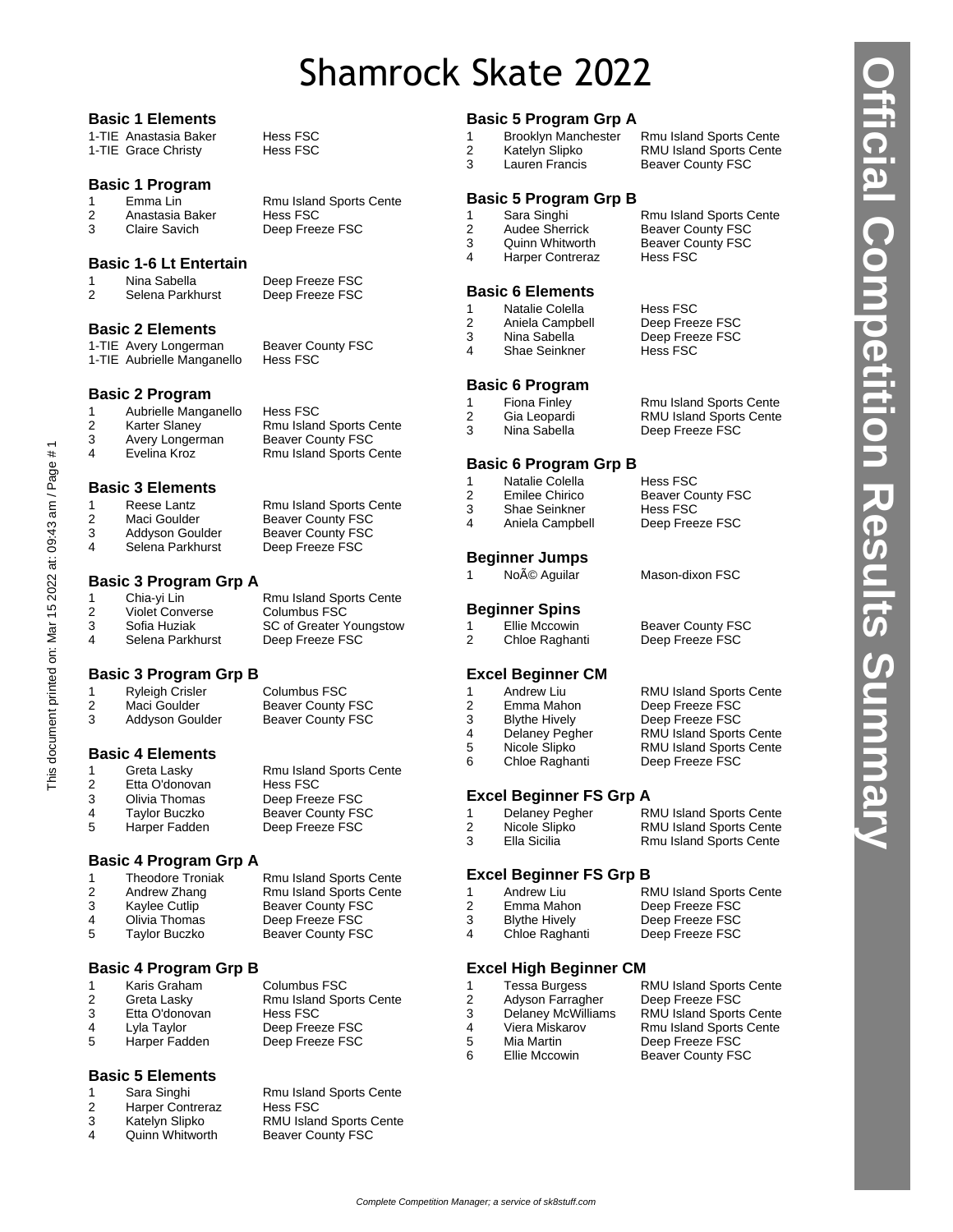# Shamrock Skate 2022

#### **Excel High Beginner FS Grp A**

| 1  | Kendall Kohan   | Rmu Island Sports Cente        |
|----|-----------------|--------------------------------|
| -2 | Hannah Kovach   | <b>RMU Island Sports Cente</b> |
| -3 | Lily Golembeski | <b>RMU Island Sports Cente</b> |
| 4  | Estella Rojas   | <b>Rmu Island Sports Cente</b> |
| -5 | Maeve Mcgee     | Rmu Island Sports Cente        |

#### **Excel High Beginner FS Grp B**

| $\overline{1}$ | Adyson Farragher          | Deep Freeze FSC                |
|----------------|---------------------------|--------------------------------|
| 2              | <b>Delaney McWilliams</b> | <b>RMU Island Sports Cente</b> |
| 3              | Mia Martin                | Deep Freeze FSC                |
| 4              | Camdyn Jeffers            | <b>Beaver County FSC</b>       |
| 5              | Ellie Mccowin             | <b>Beaver County FSC</b>       |
|                |                           |                                |

#### **Excel Preliminary CM**

|   | Melynda Nestor | <b>RMU Island Sports Cente</b> |
|---|----------------|--------------------------------|
| 2 | Lilia Campbell | Deep Freeze FSC                |
| 3 | Andrea Ledger  | <b>RMU Island Sports Cente</b> |

#### **Excel Preliminary FS**

|   | Andrea Ledger | <b>RMU Island Sports Cente</b> |
|---|---------------|--------------------------------|
| 2 | Gloria Ussack | <b>RMU Island Sports Cente</b> |

#### **Excel Preliminary Plus FS**

| Kaitlyn Hart          | <b>RMU Island Sports Cente</b> |
|-----------------------|--------------------------------|
| Sadie Mcgourty        | <b>RMU Island Sports Cente</b> |
| Avery Kovach          | <b>RMU Island Sports Cente</b> |
| <b>Shaylee Garner</b> | <b>Rmu Island Sports Cente</b> |
| Rena Mastramico       | <b>RMU Island Sports Cente</b> |
| Reaghan Leah          | <b>RMU Island Sports Cente</b> |
|                       |                                |

#### **Excel PrePreliminary CM**

|               | <b>Colin Ferrell</b> | <b>Hess FSC</b>                |
|---------------|----------------------|--------------------------------|
| $\mathcal{P}$ | Gabrielle Woods      | <b>RMU Island Sports Cente</b> |
| 3             | Reaghan Leah         | RMU Island Sports Cente        |
| 4             | Karina Liskooka      | SC of Greater Youngstow        |
| 5             | Emmaline Passarelli  | Hess FSC                       |
| 6             | Liesl Schultz        | RMU Island Sports Cente        |
|               |                      |                                |

#### **Excel PrePreliminary FS Grp A**

|   | Gabrielle Woods  | <b>RMU Island Sports Cente</b> |
|---|------------------|--------------------------------|
| 2 | Tessa Burgess    | <b>RMU Island Sports Cente</b> |
| 3 | Ainsley Lucci    | <b>RMU Island Sports Cente</b> |
| 4 | Olivia Schindler | <b>RMU Island Sports Cente</b> |
|   |                  |                                |

#### **Excel PrePreliminary FS Grp B**

| -1            | <b>Colin Ferrell</b>       | Hess FSC                       |
|---------------|----------------------------|--------------------------------|
| $\mathcal{P}$ | Greer Gaspard              | <b>RMU Island Sports Cente</b> |
| -3            | Lilia Campbell             | Deep Freeze FSC                |
|               | Kaelynn Roxby              | <b>RMU Island Sports Cente</b> |
| -5            | <b>Emmaline Passarelli</b> | Hess FSC                       |
| 6             | <b>Embrey Campbell</b>     | <b>Beaver County FSC</b>       |

#### **Free Skate 1 Compulsory**

#### 1 Delanie Desimone Rmu Island Sports Cente 2 Morgan Healey SC of Mt Lebanon

#### **Free Skate 1 Program**

| 2 | Delanie Desimone<br>Victoria Vanestenberg | <b>Rmu Island Sports Cente</b><br><b>RMU Island Sports Cente</b> |
|---|-------------------------------------------|------------------------------------------------------------------|
| 3 | Kiryssa Cartisser                         | <b>Rmu Island Sports Cente</b>                                   |
| 4 | Morgan Healey                             | SC of Mt Lebanon                                                 |

#### **Free Skate 2 Program**

|    | Zoie Beckas    | <b>RMU Island Sports Cente</b> |
|----|----------------|--------------------------------|
|    | Norah Dericks  | RMU Island Sports Cente        |
| -3 | Natalie Wilson | <b>RMU Island Sports Cente</b> |

#### **Free Skate 3 Program**

|  | Saisiddhi Chutkay | <b>Chiller Dublin</b> |
|--|-------------------|-----------------------|
|--|-------------------|-----------------------|

#### **Free Skate 4 Compulsory**

#### **Free Skate 4 Program**

| 1 | Kennedy Amos    |  |
|---|-----------------|--|
| 2 | Viera Miskarov  |  |
| 3 | Elliot Mcdonald |  |
| 4 | Lily Weber      |  |
|   |                 |  |

#### **High Beginner Jumps**

|   | Lily Golembeski      | <b>RMU Island Sports Cente</b> |
|---|----------------------|--------------------------------|
| 2 | Ellie Mccowin        | <b>Beaver County FSC</b>       |
| 3 | <b>Blythe Hively</b> | Deep Freeze FSC                |
| 4 | Emma Mahon           | Deep Freeze FSC                |

#### **High Beginner Lt Entertain**

|               | $\ldots$ g $\ldots$ |                 |
|---------------|---------------------|-----------------|
|               | Mia Martin          | Deep Freeze FSC |
| $\mathcal{P}$ | Emma Mahon          | Deep Freeze FSC |

#### **High Beginner Spins**

|   | Kendall Kohan    | <b>Rmu Island Sports Cente</b> |
|---|------------------|--------------------------------|
| 2 | Adyson Farragher | Deep Freeze FSC                |

#### **NoTest Duet**

| 1-TIE Eliza Hennon | Rmu Island Sports Cente        |
|--------------------|--------------------------------|
| 1-TIE Isla Kerr    | <b>RMU Island Sports Cente</b> |

#### **NoTest Jumps**

- 1-TIE Mia Martin Deep Freeze FSC 1-TIE Adyson Farragher Deep Freeze FSC<br>1-TIE Tessa Burgess RMU Island Sports
- 4 Lily Weber Rmu Island Sports Cente

#### **NoTest Well-Balanced FS**

| 1 | <b>Bailey Merrell</b> | <b>RMU Island Sports Cente</b> |
|---|-----------------------|--------------------------------|
| 2 | Liesl Schultz         | <b>RMU Island Sports Cente</b> |
| 3 | Isla Kerr             | <b>RMU Island Sports Cente</b> |
| 4 | Eliza Hennon          | <b>Rmu Island Sports Cente</b> |
| 5 | Lucy Booms            | <b>RMU Island Sports Cente</b> |
|   |                       |                                |

#### **Pre Free Skate Program Grp A**

|   | Cora Bech   | <b>Rmu Island Sports Cente</b> |
|---|-------------|--------------------------------|
| 2 | Avery Liu   | <b>RMU Island Sports Cente</b> |
| 3 | Gianna Lee  | <b>Rmu Island Sports Cente</b> |
| 4 | Noé Aguilar | Mason-dixon FSC                |
|   |             |                                |

#### **Pre Free Skate Program Grp B**

| 1 | Sophie Burgess        | <b>Rmu Island Sports Cente</b> |
|---|-----------------------|--------------------------------|
| 2 | <b>Hailey Gilbert</b> | <b>Rmu Island Sports Cente</b> |
| 3 | Emily Loughney        | <b>Rmu Island Sports Cente</b> |
| 4 | Jocelyn Miller        | <b>Rmu Island Sports Cente</b> |

#### **Pre Free Skate Program Grp C**

|  |  | Samantha Oele |
|--|--|---------------|
|  |  |               |

- 
- 
- 
- er Beaver County FSC 2 Skyelar Morrison RMU Island Sports Cente<br>3 Kayla Egger Rmu Island Sports Cente 3 Kayla Egger Rmu Island Sports Cente<br>4 Ilayda Budak Rmu Island Sports Cente Rmu Island Sports Cente 5 Emily Linton Baierl Ice Complex

# This document printed on: Mar 15 2022 at: 09:43 am / Page # 2 This document printed on: Mar 15 2022 at: 09:43 am / Page # 2

RMU Island Sports Cente

Rmu Island Sports Cente RMU Island Sports Cente Rmu Island Sports Cente

Columbus FSC

# RMU Island Sports Cente

**Official Competition Results Summary**

fficial Competition Results Summa